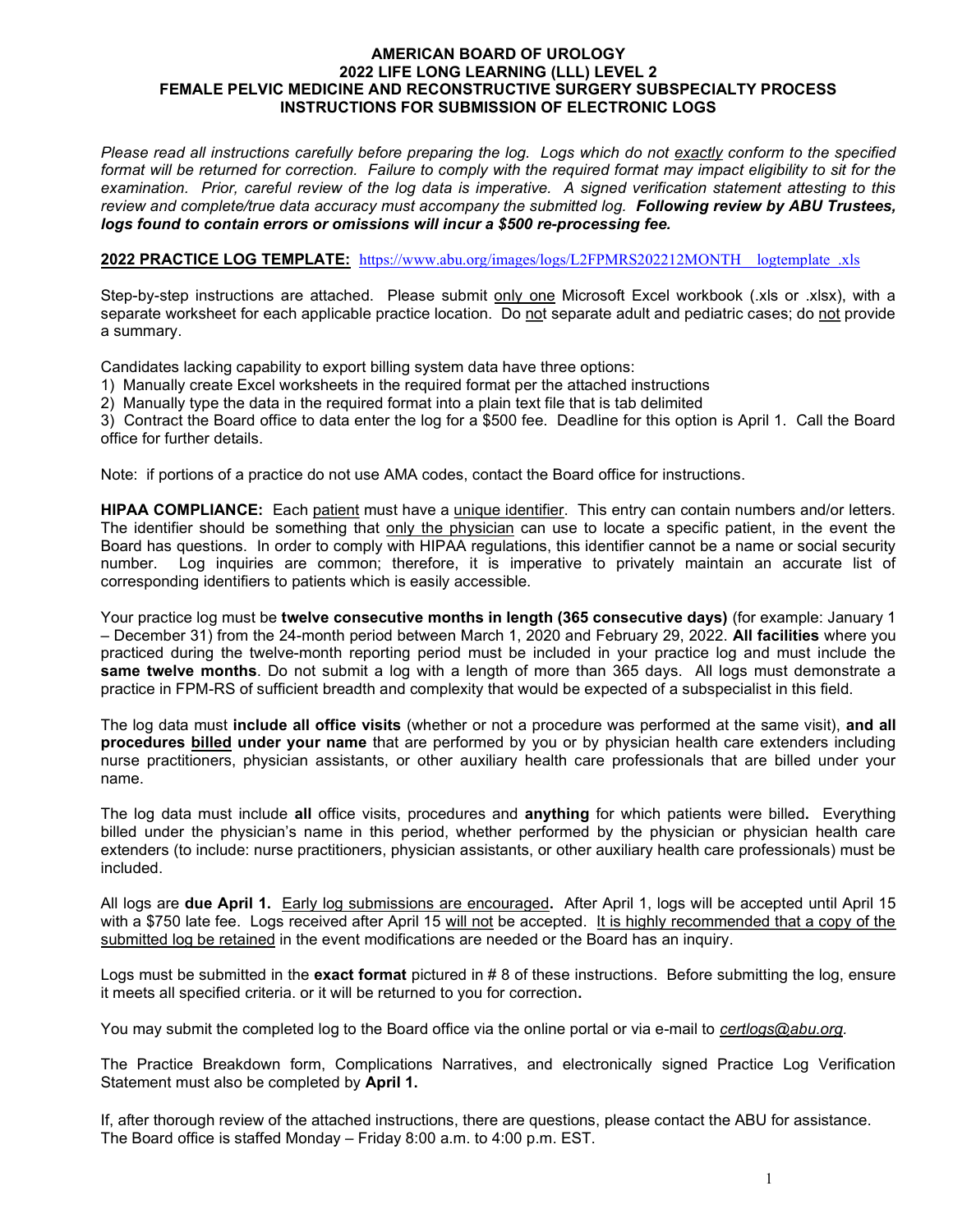# MANDATORY FORMAT FOR ELECTRONIC PRACTICE LOG SUBMISSION

The ABU requires that the specified Excel template be used for electronic practice log submission. The log data comprises all office visits, procedures, and anything else for which patients were billed. The time frame is physicianselected and must be a 12 consecutive month period between March 1, 2020 and February 29, 2022 for which data must be exported from the billing system of each practice location. Most types of billing software have this export functionality. For guidance, it may be necessary to consult the particular software vendor. The Board office cannot assist in this endeavor.

Practice log data must be submitted in a single workbook comprised of worksheets for multiple or single locations, according to billing system. Either are acceptable.

### Step-by-Step Log Creation Instructions:

1. Export the data. Choose the option that allows for the export of the data listed below. The instructions that follow are for a .csv format or comma-delimited format. (Specific required formatting is shown in #8, below.)

|                          | Export As:  |                                                              |
|--------------------------|-------------|--------------------------------------------------------------|
| Column A Case #          | Text        | Unique Identifier, up to 20 alpha-numeric characters         |
| Column B Patient Age     | Text        | Number between 0 and 125                                     |
| Column C Gender          | Text        | Patient's gender (M, F, or U (if uncertain))                 |
| Column D Date of Service | Date        | Date of office visit or procedure (*mm/*dd/yyyy)             |
| Column E ICD-9 or ICD-10 | <b>Text</b> | Primary ICD-9 or ICD-10 code (include decimals where         |
|                          |             | applicable)                                                  |
| Column F PROCEDURE       | Text        | A single CPT code, E&M code or HCPCS code                    |
| Columns G-               | Text        | Additional ICD-9/ICD-10 codes, one to a column, not required |

Please use the following template: https://www.abu.org/images/logs/L2FPMRS202212MONTH\_logtemplate\_.xls

- 2. Save this data as a Microsoft Excel (.xls or .xlsx) workbook (all Excel files are called workbooks). Name the workbook "female.#####" (inserting the five digit ABU number, ie: certlog.15361
- 3.

The practice log generated from the billing system will now be visible in Excel as a worksheet and should look like the example below. Be careful to not change any data values.

|                         |      | в  |   |                  |       | G   |
|-------------------------|------|----|---|------------------|-------|-----|
|                         | 1001 |    | M | 10/1/2016 753.21 | 50405 |     |
| $\overline{2}$          | 1002 | 8  | M | 10/1/2016 706.1  | 11420 | 605 |
| $\overline{\mathbf{3}}$ | 1002 | 8  | M | 10/3/2016 607.1  | 54161 |     |
| $\overline{a}$          | 1004 | 0  | M | 10/4/2016 605    | 54163 |     |
| $5^{\circ}$             | 1005 | O  | M | 10/5/2016 752.61 | 54326 |     |
| 6                       | 1006 |    | M | 10/7/2016 753.21 | 74420 |     |
|                         | 1007 | 10 |   | 10/7/2016 592    | 99212 |     |

3. Format the columns. All columns, except for date, should be formatted as "text".

4. Insert 7 rows at the top of the worksheet (USE THE TEMPLATE PROVIDED IN #1 ABOVE). When you download the appropriate log template, the critical data has been filled in.

- 5. Complete column A, rows 1-7 by typing the entires shown below in # 8.
- 6. Complete the remaining header information as follows:
	- a. In column B, row 1, insert your ABU Number.
	- b. In column B, row 2, type your Last Name only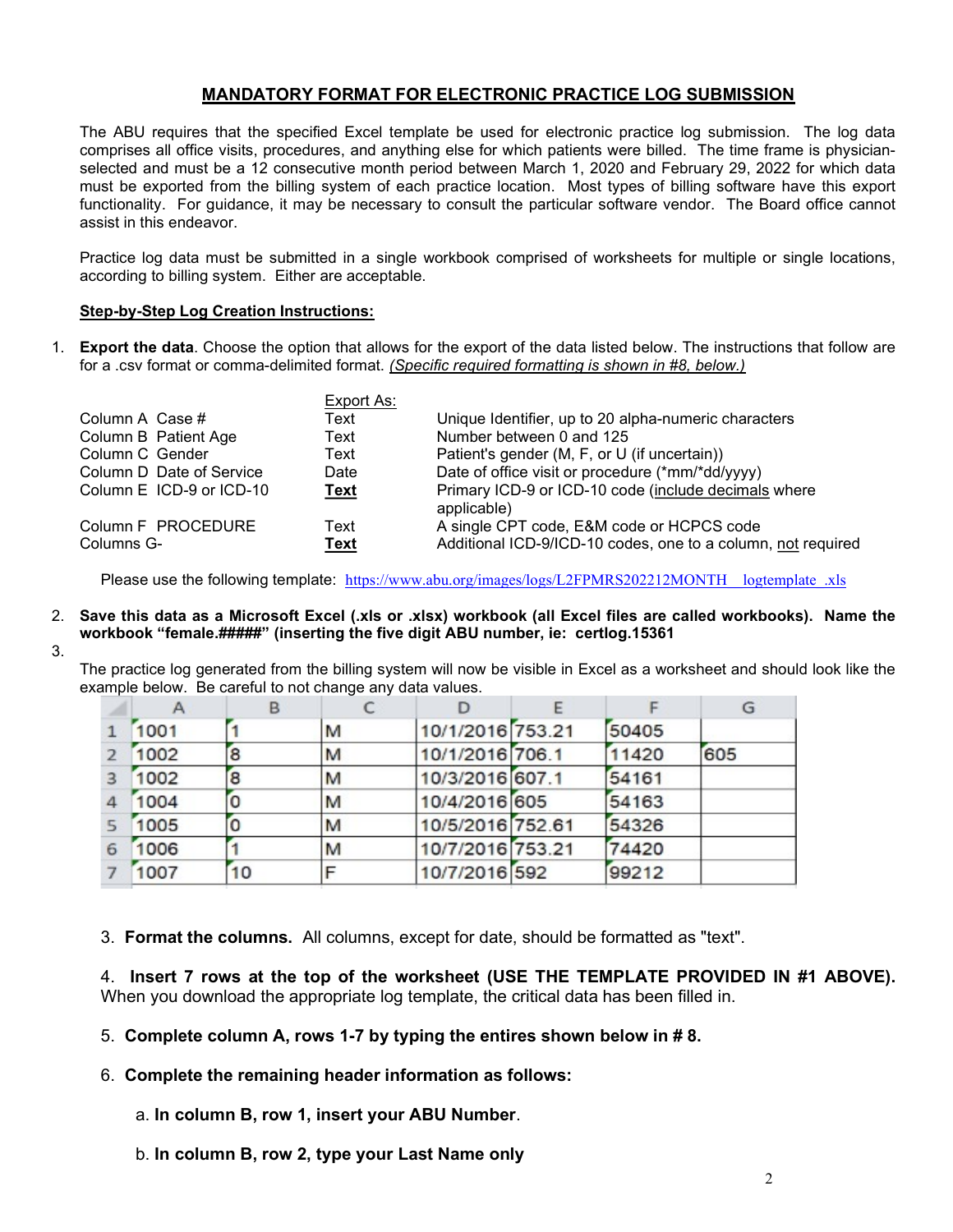c. In column B, row 3, type your Practice Type. It must be FEMALE spelled exactly like this, in all capitals. No other values are acceptable.

d. In column B, row 4, type your Location Name. This is the name of the facility where the office visits occurred or the procedures were performed. The location name must be unique for each setting, for example: ST. MARY'S HOSPITAL, ST. MARY'S AMBULATORY SURGERY, ST. MARY'S CLINIC, UROLOGY ASSOCIATES OF ROCHESTER, etc.

e. In Column B, Row 5, insert Clinical Setting. Please choose one of the following which best describes the setting at which the office visit or procedure was conducted. No other choices are acceptable. If the actual clinical setting differs, select the one most closely related.

- OFFICE
- HOSPITAL
- AMBULATORY CARE CENTER
- f. In Column B, Row 6, insert class exactly as follows: L2FPMRS 12 MONTH 2022
	- 7. Case data must begin in row 8. The data columns in each worksheet must be in exactly this order: See the figure in #8 for an example.

### 4. Case data must begin in Row 8. The data columns of each worksheet must follow this exact order (See #8):.

a. Column A: Case #. Each patient must have a unique identifier. This entry can contain numbers and/or letters. The identifier should be something that only the physician can use to locate a specific patient, in the event the Board has questions. In order to comply with HIPAA regulations, this identifier cannot be a name or social security number. Log inquiries are common; therefore, it is imperative to privately maintain an accurate list of corresponding identifiers to patients which is easily accessible.

b. Column B: Patient Age. Only a single numeric value can be entered. Absolutely no letters can be entered. Do not enter the date of birth. If a formula is used to calculate patient age, the formula must be removed from the cells. If a patient is < 1 year (i.e. 6 months), please choose a value of either 0 or 1.

- NO FORMULAS should be present anywhere in the submitted practice log. To eliminate any formulas used, 'Copy' the column, then 'Paste Special' selecting 'Value' as the paste option. This will paste only the Value of the formula; NOT the formula itself.
- MACTINOSH USERS PLEASE NOTE: If formulas are used to determine age at date of service, please be aware that Microsoft Excel for Macintosh uses a different 'Date System' than Microsoft Excel for Windows. If using a Mac worksheet, copy the formula(s) into a Microsoft worksheet for Windows. Otherwise, the patient's age will be different by 4 years and 1 day IF YOU HAVE NOT already 'PASTED' the 'VALUES' ONLY AS described above. Refer to: http://support.microsoft.com/kb/180162 for complete date system modification instructions relevant to these ABU practice log data requirements.
	- c. Column C: Patient Gender. The only valid entries are M, F, or U (for Unknown, if gender is uncertain).

d. Column D: Date of Service. The cells in this column must be formatted as "date" in mm/dd/yyyy format. (Leading zeroes to increase month and day to two-digits are not necessary.) The dates on all worksheets must fall within the e. Column E: ICD-9 (Diagnosis) Code. The cells in this column must be formatted as "text." Put the primary diagnosis code in this column. The decimal point must be included. Be sure required leading zeroes are visible, as in the 078.11 ICD-9 code, or the record will be rejected. If there are additional diagnoses, put these in columns G, H, I, etc., with only one code per column. (Only the primary diagnosis is required.) See the example in #8, row 9.

f. Column F: CPT (Procedure) Code, E&M (Evaluation and Management) Code, or HCPCS Level II Code. All cells in this column must be formatted as "text". Put only one code in each cell in this column. Each CPT code must be listed on a separate row. Modifiers are not required. If you include a modifier, it must be formatted as follows: CPT code, no space, hyphen, no space, and then the modifier (for example: 53420-77).